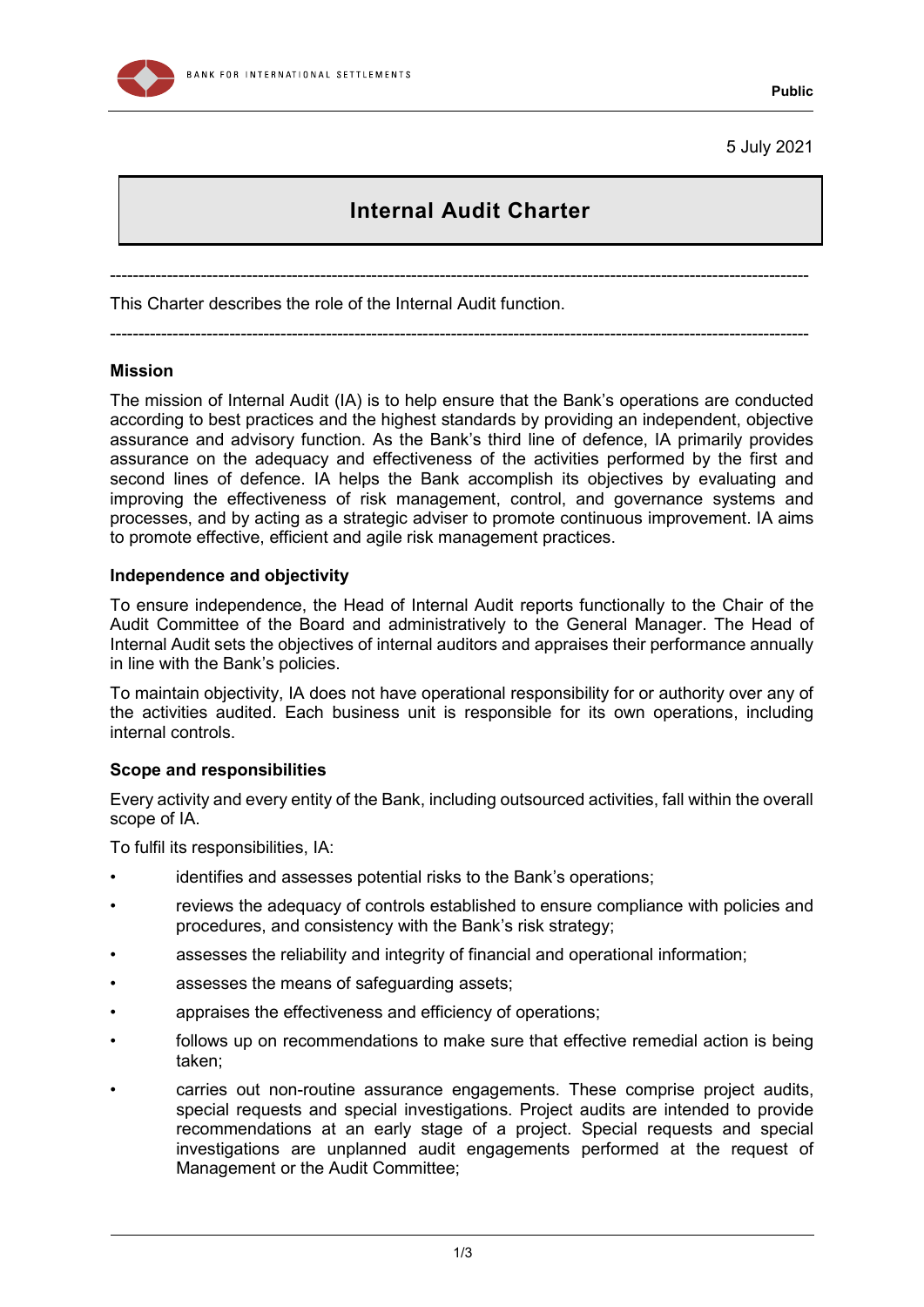

- carries out formal consulting engagements. These are part of the Annual Audit Plan, agreed with Management and intended to improve the Bank's governance, risk management and internal controls; and
- coordinates with external audit and other control functions at the Bank to ensure proper coverage and avoid duplication of effort.

When necessary, IA may outsource or co-source some of its audit engagements to external experts. In such cases, the responsibility for those engagements remains with IA.

IA may, at the request of the General Manager or Deputy General Manager, provide assurance to parties outside the organisation (eg with respect to the verification of assets held by the BIS on behalf of such parties).

# **Authority**

IA is authorised in performing their duties:

to have access to all of the Bank's information, physical properties and personnel; and

to attend as an observer any internal meeting at the Bank.

# **Accountability**

IA contributes its perspective in the periodic process of formulation of the Bank's risk strategy.

IA prepares an Annual Audit Plan. The plan is based on a risk analysis and on input from Management, line managers and informed by the Bank-wide risk strategy. In addition, all areas of the Bank are subject to an audit with a frequency determined by the risk rating of the area (audit cycle).

The Annual Audit Plan provides information about the planned audit work. The draft plan, including the audit cycle for the coming year, is presented to the General Manager and the Deputy General Manager for comment, and to the Audit Committee for approval. If needed, adjustments can be made to the plan during the year. Significant changes are communicated to Management for comment and to the Audit Committee for approval.

IA is responsible for planning, conducting, reporting and following up on audit engagements included in the Annual Audit Plan, and decides on the objectives, scope and timing of audits.

Audit fieldwork is conducted in a professional and timely manner. Communication of results includes an open process to agree on the facts and the validity of audit observations. In all cases, follow-up work is undertaken to ensure an adequate response to audit observations. IA communicates the results of the follow-up exercises to Management and the Audit Committee.

IA submits an annual report to the General Manager and the Deputy General Manager for comment and to the Audit Committee for approval.

Engagements must be performed with proficiency and due professional care.

IA maintains a quality assurance and improvement programme that covers both internal and external assessments. The internal assessments include ongoing monitoring of the quality of internal audit work. External, independent assessments are conducted once every five years.

# **Standards**

IA adheres to the standards of leading professional practice, such as those published by the Institute of Internal Auditors (IIA) and the Information Systems Audit and Control Association (ISACA) as well as the relevant reports and recommendations of the Basel Committee on Banking Supervision. The definition of internal auditing, the Code of Ethics and the International Standards as set forth by the IIA are recognised to be of a mandatory nature.

**Public**